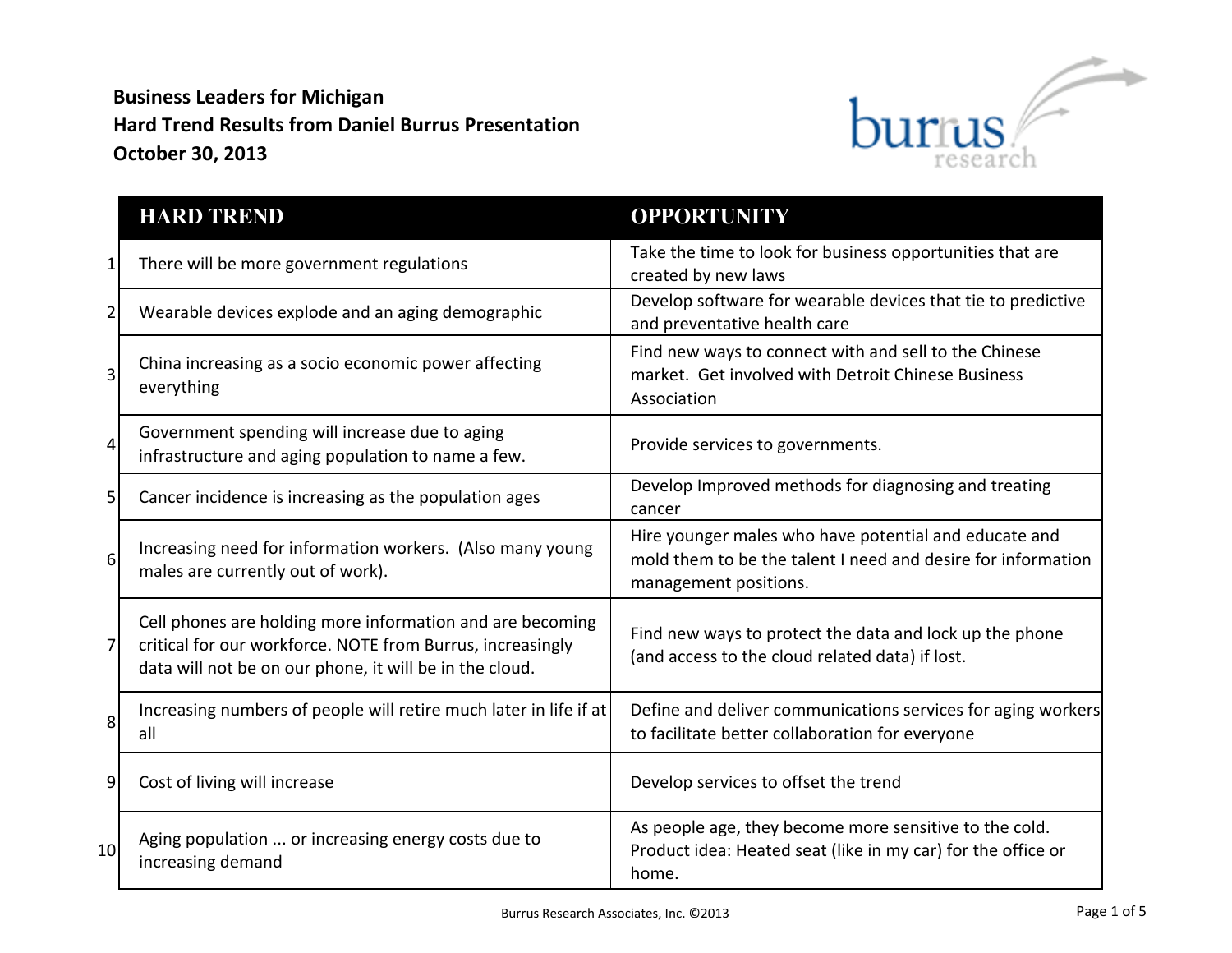

| 11 | Increasing need to lower transportation costs and pollution.<br>Increasing need to change the form of urban mobility.                                                        | Develop new forms of Carshare and other shared services to<br>enhance mobility                                                                                                                                                                                                                                                                   |
|----|------------------------------------------------------------------------------------------------------------------------------------------------------------------------------|--------------------------------------------------------------------------------------------------------------------------------------------------------------------------------------------------------------------------------------------------------------------------------------------------------------------------------------------------|
| 12 | Racial mix in USA will continue to change with more<br>Hispanics.                                                                                                            | Entire new market to appeal to and understand Hispanics<br>better                                                                                                                                                                                                                                                                                |
| 13 | Inflation will eventually happen (cyclical)                                                                                                                                  | Explore low cost leverage to purchase appreciating assets in<br>an inflationary environment                                                                                                                                                                                                                                                      |
| 14 | Increasing electronic record for all commerce and service<br>transactions                                                                                                    | Be the first to create a good mobile prototype                                                                                                                                                                                                                                                                                                   |
| 15 | Michigan's businesses and economy will increasingly depend<br>on the vitality and growth of its creative and design industries<br>- a sector with proven growth opportunity. | We need to equip kids today with an education that teaches<br>creativity and innovation to prepare them as the talent for<br>tomorrow. Education reform needs to include integration of<br>the arts and creativity in the education of our children.                                                                                             |
| 16 | Mobile Technology will increase rapidly                                                                                                                                      | Develop technology that will enable more people to work<br>outside of the traditional office (from home, from coffee<br>shops, from conferences etc. where people are influenced by<br>other industries and environments).                                                                                                                       |
| 17 | Aging population combined with a labor force declining in<br>numbers and an increasing need/desire to care for elders.                                                       | Develop robotics for elder care: companion monitoring, aid<br>for all communication, increasing mental stimulation and<br>physical therapy/rehab, use of medical telepresence (doctor<br>or caregiver house call), medical diagnostics medication<br>tracking, house cleaning, pet care, transportation (in-house<br>and across town), and more. |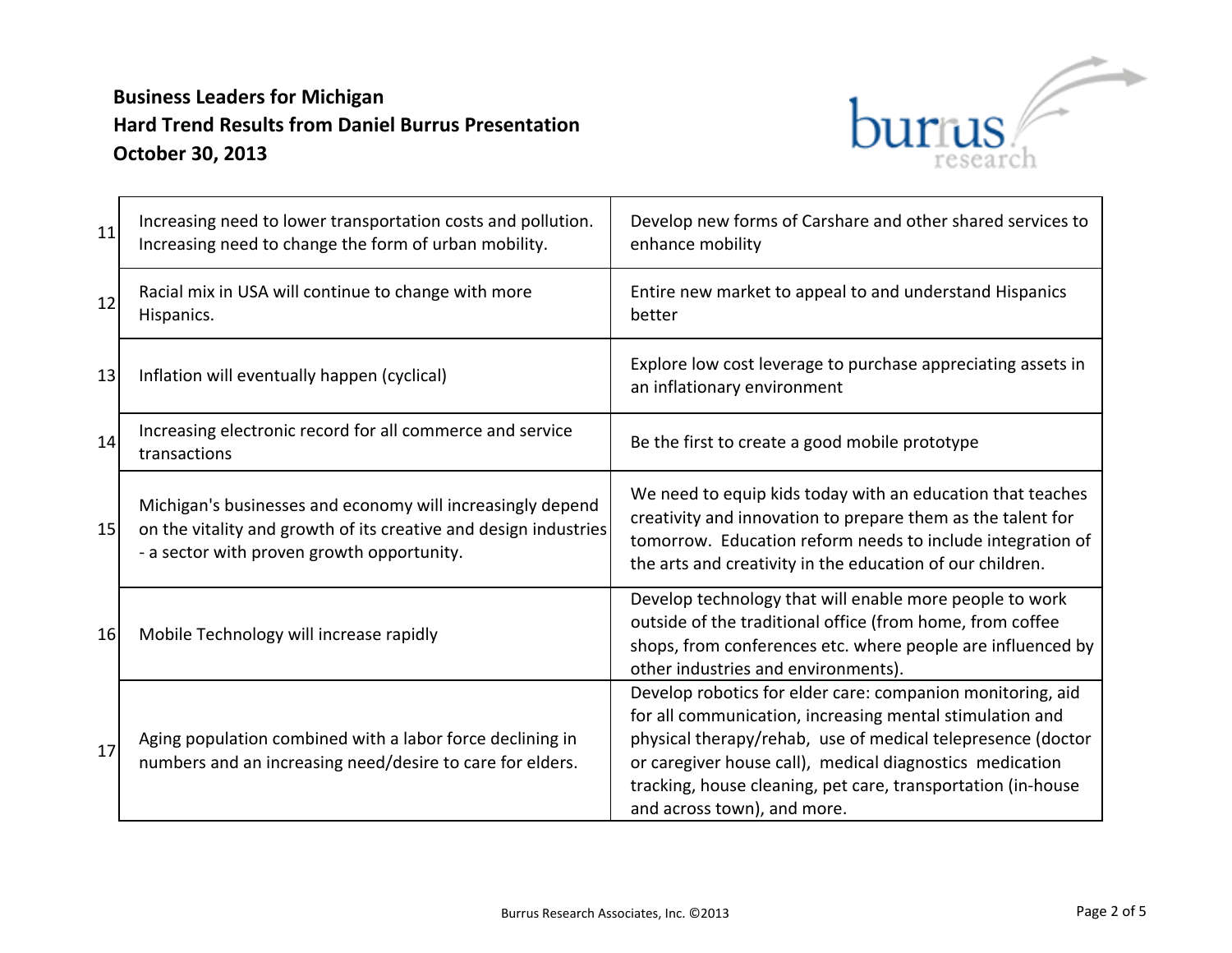## **Business Leaders for Michigan Hard Trend Results from Daniel Burrus Presentation October 30, 2013**



| 18 | Fresh water resources will continue to be depleted                                                                                                                                                                                                                                                                                                 | Develop software for environmental services and hazardous<br>material management applications to eliminate reactive<br>response to unanticipated releases to the environment.<br>Outsource facilities environmental risk management serviced<br>line.                                                                                         |
|----|----------------------------------------------------------------------------------------------------------------------------------------------------------------------------------------------------------------------------------------------------------------------------------------------------------------------------------------------------|-----------------------------------------------------------------------------------------------------------------------------------------------------------------------------------------------------------------------------------------------------------------------------------------------------------------------------------------------|
| 19 | Union dominated public education will continue to perform<br>poorly in academic measures (focus more on protecting jobs<br>versus retraining teachers for new competencies). As a result<br>home schooling which is already significant will explode over<br>the next 10-15 years.                                                                 | Invest in the tools that support home schooling such as<br>materials, social media, connectivity of home schooled<br>students etc. Who needs a class room when I could create a<br>classroom with full interactivity through something like<br>Skype?                                                                                         |
| 20 | Working in the k-12 school industry/schools, there is a<br>growing movement for the use of performance data related<br>to student performance, student engagement, and teaching<br>quality etc. increasing amount of information on this.                                                                                                          | Developing the tools to easily digest and understand all these<br>numbers and translating them into meaningful, actionable<br>information.                                                                                                                                                                                                    |
| 21 | Baby boomers and generation X are waiting to have kids until<br>they get older than their parents were when they had kids,<br>thus they are further into their own careers and many<br>become over indulgent with those kids. More and more<br>children are being born into families of greater means with<br>higher expectations for achievement. | Develop elite, high end youth sport experiences from training<br>and coaching teams and leagues and ongoing support into<br>high school to gain notice by colleges. A single company that<br>rolls together many currently unrelated services making a<br>one stop provider of a full line-up of elite professional youth<br>sports services. |
| 22 | We are going completely digital                                                                                                                                                                                                                                                                                                                    | Opportunities in digitizing industries who are not digital and<br>paperless yet.                                                                                                                                                                                                                                                              |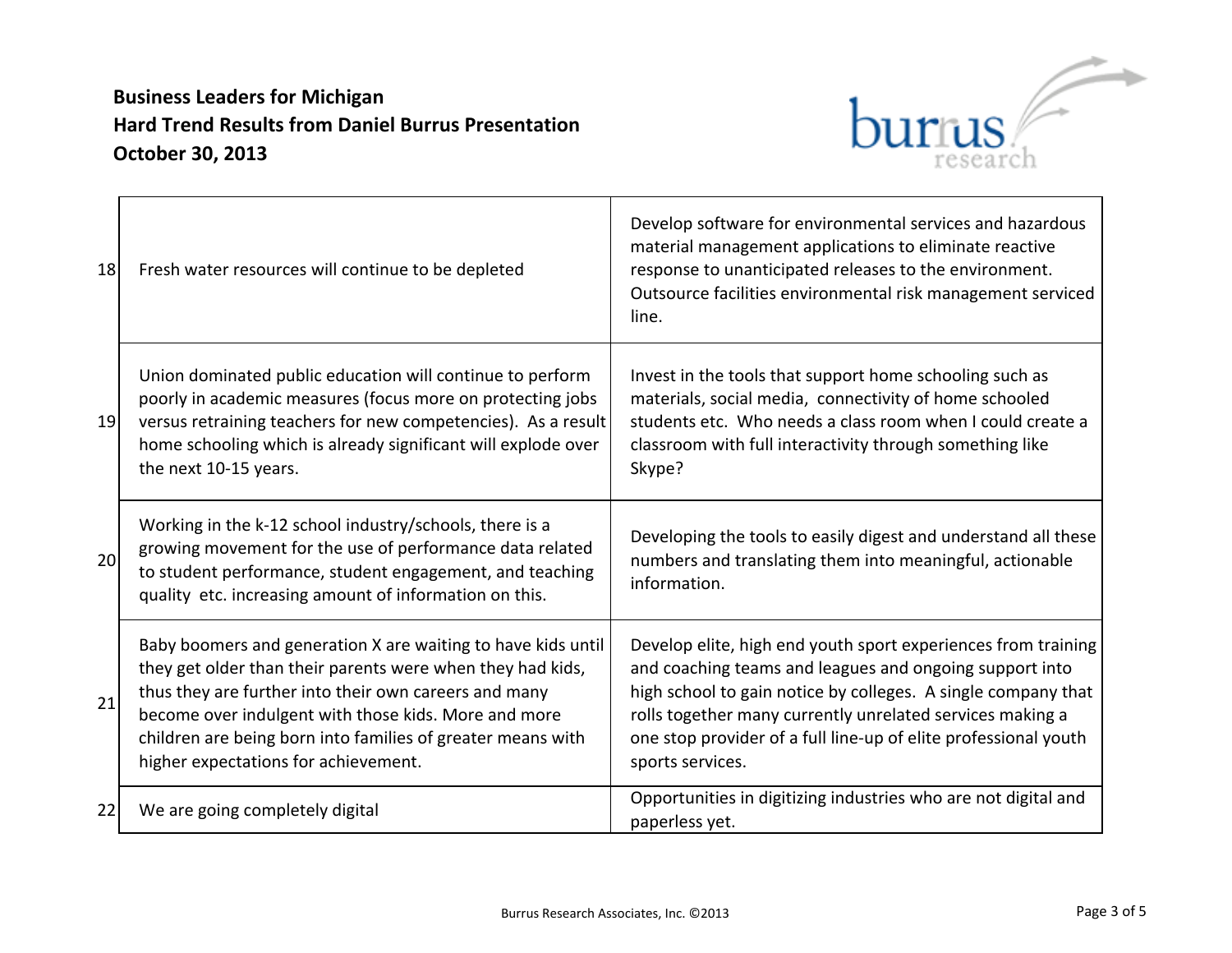

| 23              | The Boston Edison District in Detroit will be among the next<br>neighborhoods to get revitalized.        | Based on this trend, a house on Edison St. across the street<br>from a beautiful park is for sale for \$29 000. I think it is a<br>good investment even though it will take a lot of work and<br>money to rehab it. |
|-----------------|----------------------------------------------------------------------------------------------------------|---------------------------------------------------------------------------------------------------------------------------------------------------------------------------------------------------------------------|
| 24              | There will be an increasing need for quality talent                                                      | Use matching algorithms to connect talent with employees.                                                                                                                                                           |
| 25              | Some aging boomers will still want print newspapers, but<br>print will continue to demise.               | Be the best at print with Boomers in mind if you are going to<br>do it as competitor.                                                                                                                               |
| 26              | Globalization will continue to grow at a faster rate.                                                    | Develop new products and services for rising lower middle<br>class in other countries.                                                                                                                              |
| 27              | Health care consumption will rise do to aging baby boomers.                                              | Develop new tools to keep costs down.                                                                                                                                                                               |
| 28              | Taxes will go up.                                                                                        | Use new tech to keep local and state costs down and taxes<br>lower than they would have been.                                                                                                                       |
| 29              | Obesity and disease will continue to rise without<br>intervention.                                       | Develop new fitness systems for the masses that are fun and<br>easy to use.                                                                                                                                         |
| 30 <sup>l</sup> | Collaboration will need to increase between universities to<br>keep up with changing employment demands. | Develop tools to prioritize innovation and inventions that<br>foster collaboration and move them above 10 times faster.                                                                                             |
| 31              | Urban areas are going to increase in population and density.                                             | Define and develop a smart cities system statewide. Develop<br>products and services to foster this.                                                                                                                |
| 32              | People are retiring leaving the workforce faster than ever.                                              | Develop new ways they can re-engage in a productive way.                                                                                                                                                            |
| 33              | Michigan is the only state with a non-profit trade association<br>all about mobile tech.                 | Get the word out and work at increasing its value to<br>members.                                                                                                                                                    |
| 34              | Medicaid expansion will cost too much if something isn't<br>done.                                        | Focus on prevention versus break and fix medical system.<br>Use tech to do more with less.                                                                                                                          |
| 35              | Food exports will be a growing opportunity.                                                              | Develop new food products that are shelf stable.                                                                                                                                                                    |